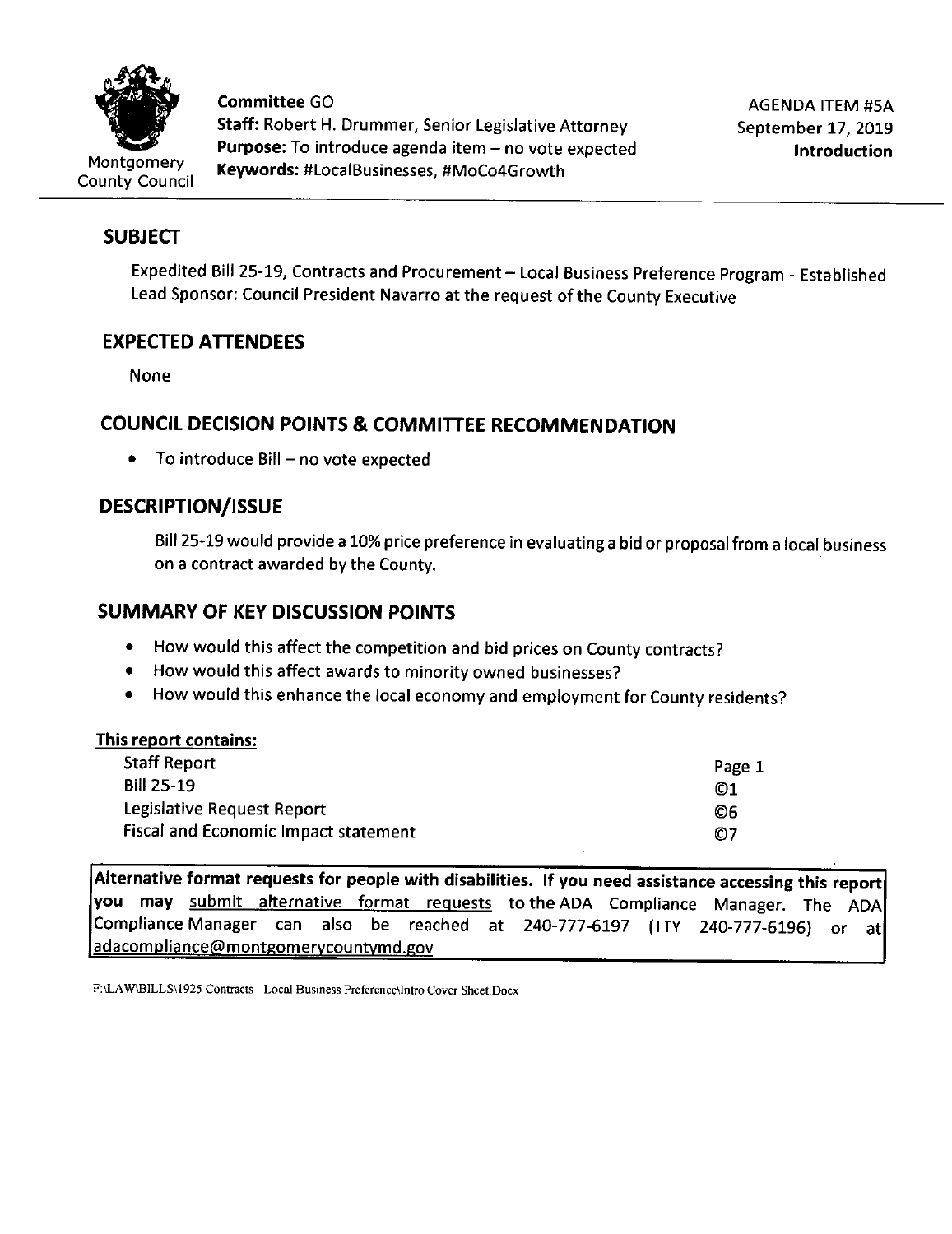Agenda Item SA September 17, 2019 **Introduction** 

#### **MEMORANDUM**

September 12, 2019

| TO:      | County Council                                                                                       |
|----------|------------------------------------------------------------------------------------------------------|
| FROM:    | Robert H. Drummer, Senior Legislative Attorney $\left\{\bigwedge_{k=1}^{N} \right\}$                 |
| SUBJECT: | Expedited Bill 25-19, Contracts and Procurement - Local Business Preference<br>Program - Established |
| PURPOSE: | Introduction – no Council votes required                                                             |

Expedited Bill 25-19, Contracts and Procurement - Local Business Preference Program - Established, sponsored by Lead Sponsor Council President Navarro at the request of the County Executive, is scheduled to be introduced on September 17, 2019. A public hearing is tentatively scheduled for October 15, 2019 at 1:30 p.m.<sup>1</sup>

Bill 25-19 would require a 10% price preference for a local business bidding on a contract or submitting a proposal under an RFP for a contract awarded by the County. The Director of the Office of Procurement would be required to certify a business as a local business if it has its principal place of business in the County. The definition of a local business would be established by a Method 2 regulation. The Procurement Regulations, COMCOR §l lB.00.01.02.4.72, define a principal place of business in the County as:

2.4. 72 *Principal Place of Business in the County:* A regular course of business commerce in the County by a business, along with any of the following:

- (I) The business has its physical business location(s) only in the County; or
- (2) The business has physical business locations both in and outside of the County, and the County-based location(s) account for over 50% of the business's total number of employees, or over 50% of the business's gross sales.

| This packet contains:          | Circle $#$ |
|--------------------------------|------------|
| Expedited Bill 25-19           |            |
| Legislative Request Report     | o          |
| <b>Fiscal Impact Statement</b> |            |
| Economic Impact Statement      | Q          |

**F:\LA W\BILLS\1925 Contracts - Local Business Preference\Intro Memo.Docx** 

<sup>1</sup> #Loca1Businesses, #MoCo4Growth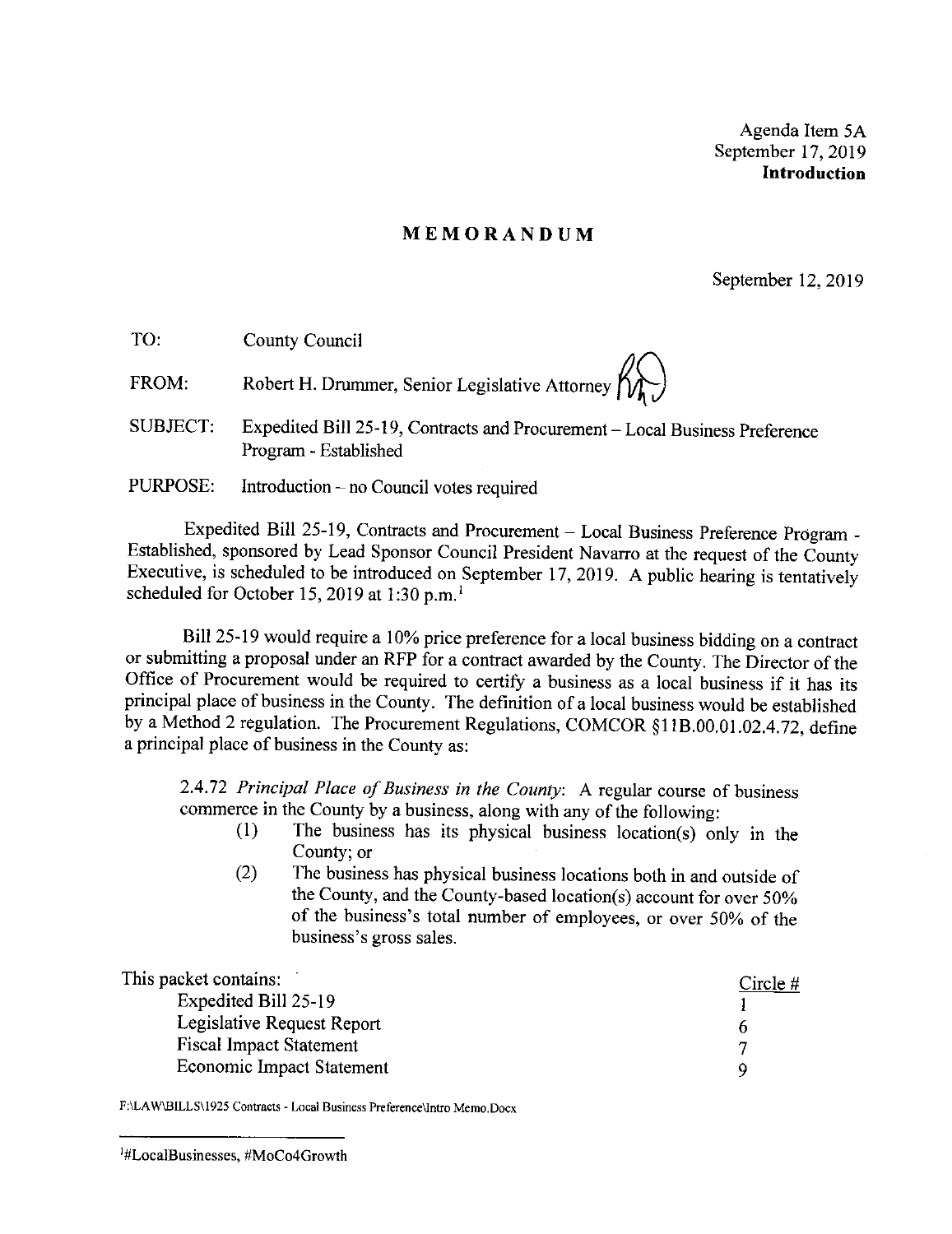| Expedited Bill No. 25-19              |                       |                           |
|---------------------------------------|-----------------------|---------------------------|
| Concerning: Contracts and Procurement |                       |                           |
|                                       |                       | Local business Preference |
|                                       | Program - Established |                           |
| Revised: July 29, 2019   Draft No. 2  |                       |                           |
| Introduced: September 17, 2019        |                       |                           |
| Expires: _____ March 17, 2021         |                       |                           |
| Enacted:                              | [date]                |                           |
| Executive: [date_signed]              |                       |                           |
| Effective:                            | January 1, 2020       |                           |
| Sunset Date: None                     |                       |                           |
| Ch. [#] , Laws of Mont. Co.           |                       | <b>Ivear</b>              |

# **COUNTY COUNCIL FOR MONTGOMERY COUNTY, MARYLAND**

Lead Sponsor: Council President at the Request of the County Executive

#### **AN EXPEDITED ACT** to:

- (1) increase the number of local businesses awarded County contracts;<br>(2) establish a Local Business Preference Program for certain County c
- establish a Local Business Preference Program for certain County contracts; and
- (3) generally amend the law governing County procurement.

By adding

Montgomery County Code Chapter 11B, Contracts and Procurement Article XXI. Local Preference Program Sections 11B-92, 11B-93, 11B-94, 11B-95, 11B-96, 11B-97, and 11B-98

| ▌Boldface                    | Heading or defined term.                            |
|------------------------------|-----------------------------------------------------|
| Underlining                  | Added to existing law by original bill.             |
| Single boldface brackets]    | Deleted from existing law by original bill.         |
| Double underlining           | Added by amendment.                                 |
| [[Double boldface brackets]] | Deleted from existing law or the bill by amendment. |
| $+ + +$                      | Existing law unaffected by bill.                    |

*The County Council for Montgomery County, Maryland approves the following Act:*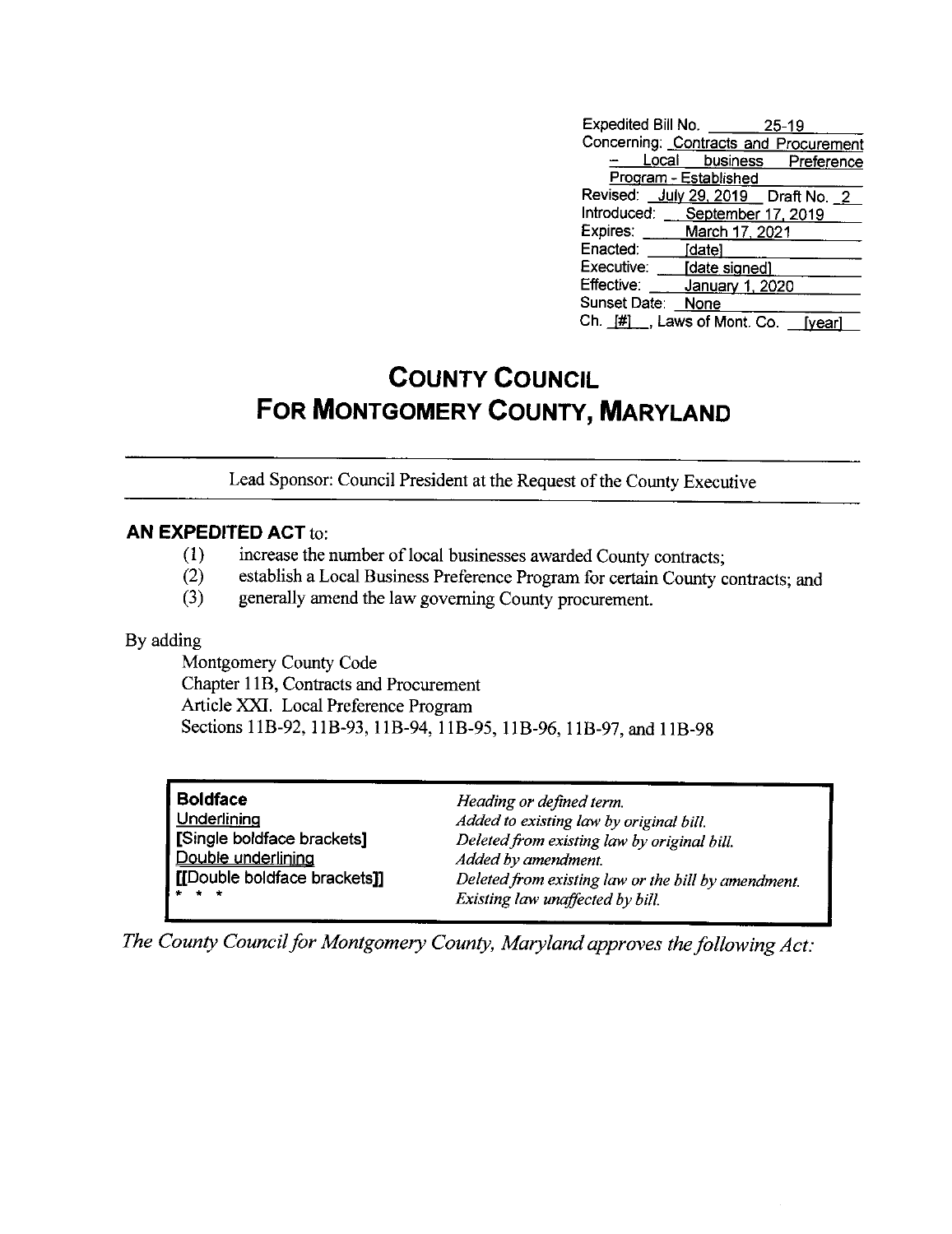| $\mathbf{1}$             | Sec. 1. Sections 11B-92, 11B-93, 11B-94, 11B-95, 11B-96, 11B-97, and                   |  |  |
|--------------------------|----------------------------------------------------------------------------------------|--|--|
| $\overline{2}$           | 11B-98 are added as follows:                                                           |  |  |
| 3                        | <b>ARTICLE XXI. Local Business Preference Program</b>                                  |  |  |
| $\overline{\mathcal{A}}$ | <u>11B-92. Purpose.</u>                                                                |  |  |
| 5                        | This Article is intended to bolster the County's economic growth and support the       |  |  |
| 6                        | creation and retention of employment opportunities within the County by establishing a |  |  |
| $\mathcal T$             | ten percent (10%) preference for the award of a County contract to a County-based      |  |  |
| 8                        | business.                                                                              |  |  |
| 9                        | 11B-93. Definitions.                                                                   |  |  |
| 10                       | In this Article, the following words have the meanings indicated.                      |  |  |
| 11                       | Broker means a person that provides goods or services (other than real estate,         |  |  |
| 12                       | investment, or insurance sales) on a pass-through basis as:                            |  |  |
| 13                       | (a)<br>a supplier of goods who:                                                        |  |  |
| 14                       | (1)<br>does not own, operate, or maintain a place of business in which                 |  |  |
| 15                       | goods of the general character required under the contract are kept in                 |  |  |
| 16                       | stock in the regular course of business;                                               |  |  |
| 17                       | (2)<br>does not regularly assume physical custody or possession of goods               |  |  |
| $-18$                    | of comparable character to those offered to the County; or                             |  |  |
| 19                       | (3)<br>exclusively acts as a middleman in the sale of goods to the County;             |  |  |
| 20                       | $or$                                                                                   |  |  |
| 21                       | (b)<br>a supplier of services who does not regularly maintain the capability,          |  |  |
| 22                       | capacity, training, experience, and applicable regulatory licensing to                 |  |  |
| 23                       | directly perform the principal tasks of a contract with the County and must            |  |  |
| 24                       | provide the principal tasks through a subcontract with a third party.                  |  |  |
| 25                       | Director means the Director of the Office of Procurement or the Director's             |  |  |
| 26                       | designee.                                                                              |  |  |
| 27                       | <i>Local Business</i> means a business, other than a broker, that:                     |  |  |
| 28                       | <u>(a)</u><br>has its principal place of business in the County;                       |  |  |
| 29                       | <u>(b)</u><br>meets criteria established by method 2 regulations; and                  |  |  |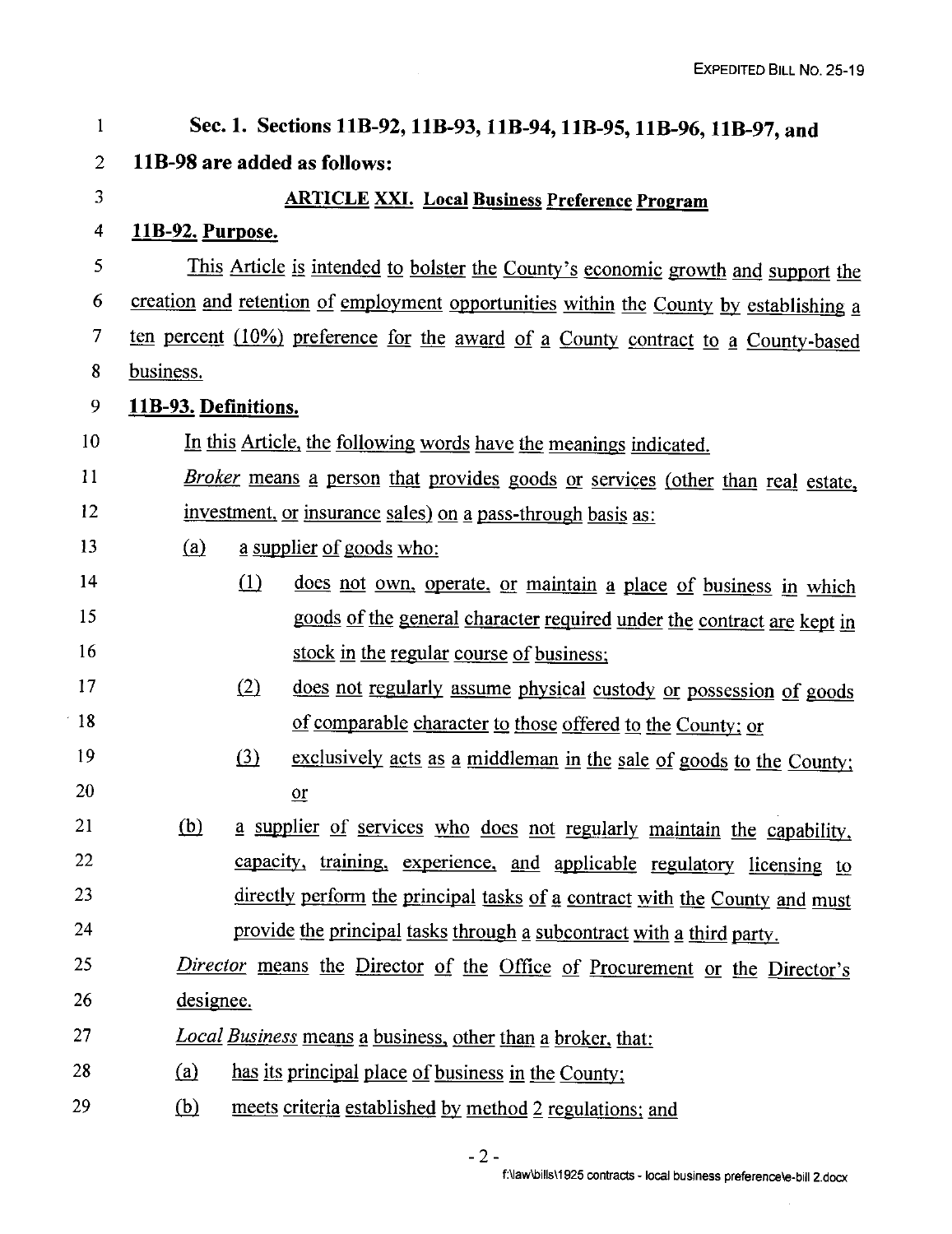$30$  (c) is certified by the Director as a Local Business under the provisions of this 31 Article. <sup>32</sup>**11B-94. Applicability.**  33 This Article applies to all procurement purchases solicited under Sections 11B-9 34 or 11B-10. 35 **11B-95. Procedures.**  *Eligibility*. To be eligible for local business preference points, a business 36  $(a)$ must affirm and provide supporting documentation to the Director to show 37 that it is a local business as defined in Section 11B-93. The Director may 38 investigate and verify the information provided on the application, as 39 40 necessary, and must certify a business as a local business for the purposes 41 of this Article. *Certification.* Preference points must be applied only to a business: 42 (b) that has a valid local business certification when the business 43  $(1)$ 44 submits a bid or proposal; or 45 who has applied for local business certification before the time to  $(2)$ 46 submit a bid or proposal has passed. 47 *Notice.* The Director must publicly notify businesses of prospective  $(c)$ 48 procurement opportunities. *Competitive sealed bids.* The Director must adjust the bid of a Local 49  $(d)$ Business who submits a bid in response to an Invitation for Bid issued 50 51 under Section 11B-9: by reducing the bid price(s) by a factor of  $10\%$ , for the purposes of 52  $\Omega$ 53 evaluation and award only; or 54  $(2)$ if a Local Business is eligible for a reciprocal preference pursuant to 55 Section  $11B-9(i)$ , the bid of the Local Business must be adjusted by 56 that reciprocal preference if it exceeds the 10% preference factor.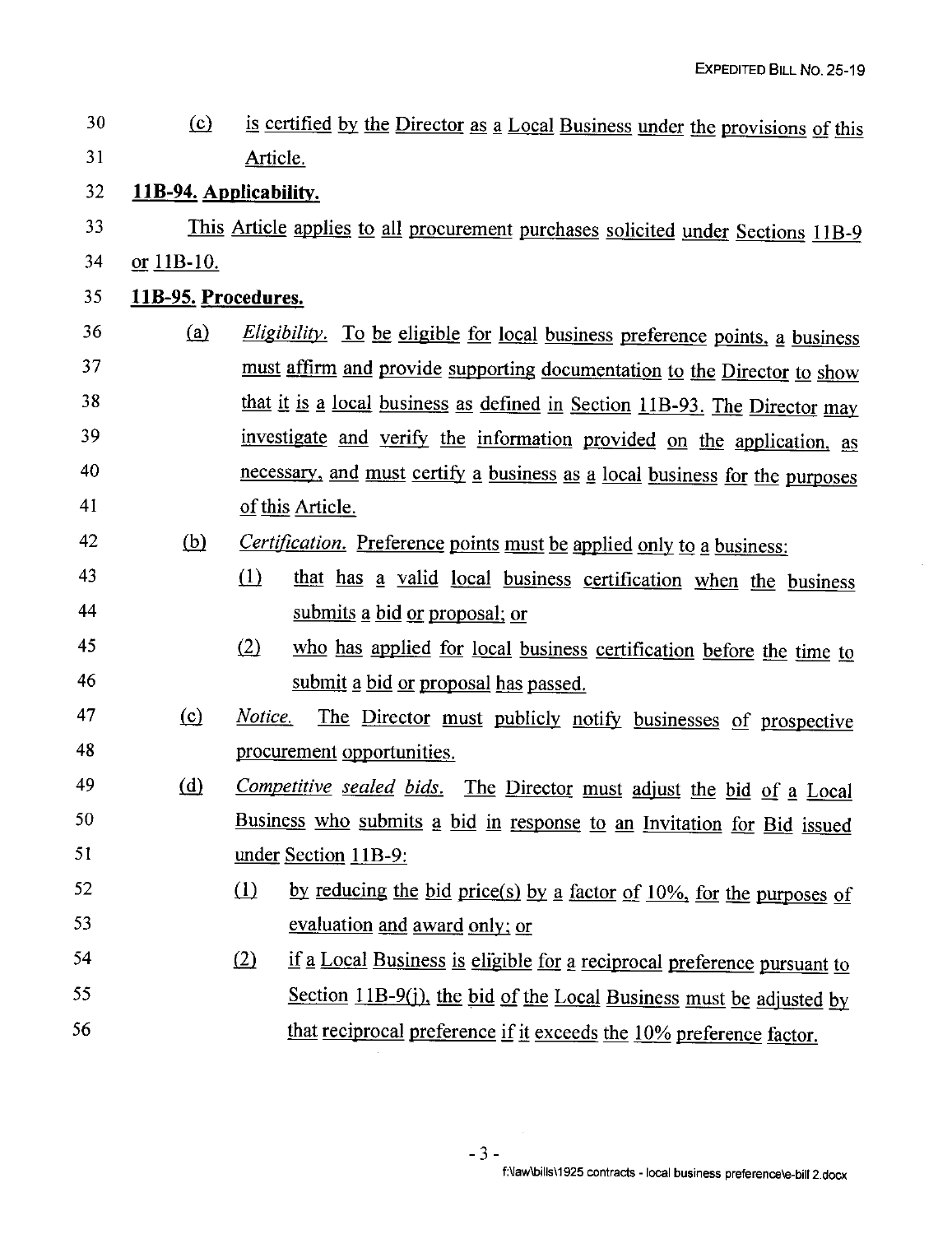$\overline{1}$ 

| 57 |                                                                                         |                                                                            | The Local Business preference points authorized under this Article must                        |  |  |
|----|-----------------------------------------------------------------------------------------|----------------------------------------------------------------------------|------------------------------------------------------------------------------------------------|--|--|
| 58 |                                                                                         | not be combined with reciprocal preference points authorized under Section |                                                                                                |  |  |
| 59 |                                                                                         | $11B-9(j)$ .                                                               |                                                                                                |  |  |
| 60 | <u>(e)</u>                                                                              |                                                                            | Competitive sealed proposals. The Director must include an evaluation                          |  |  |
| 61 |                                                                                         |                                                                            | factor awarding additional points for a proposal from a Local Business                         |  |  |
| 62 |                                                                                         |                                                                            | worth 10% of the total available points in a Request for Proposals issued                      |  |  |
| 63 |                                                                                         |                                                                            | under Section 11B-10.                                                                          |  |  |
| 64 | $\Omega$                                                                                |                                                                            | Waiver. The Director may waive a bid or proposal preference under this                         |  |  |
| 65 |                                                                                         |                                                                            | Section in a solicitation if the Director finds that a preference would result                 |  |  |
| 66 |                                                                                         |                                                                            | in the loss to the County of Federal or State funds.                                           |  |  |
| 67 | 11B-96. Regulations.                                                                    |                                                                            |                                                                                                |  |  |
| 68 |                                                                                         |                                                                            | The Executive must adopt regulations, by Method 2, to implement this Article.                  |  |  |
| 69 | The regulations must include:                                                           |                                                                            |                                                                                                |  |  |
| 70 | (a)                                                                                     |                                                                            | Certification requirements for a business to qualify as a Local Business;                      |  |  |
| 71 | <u>(b)</u>                                                                              |                                                                            | Procedures to certify, re-certify, or decertify a Local Business; and                          |  |  |
| 72 | (c)                                                                                     | Procedures that will enable the Director to monitor compliance with the    |                                                                                                |  |  |
| 73 |                                                                                         |                                                                            | Local Business Preference Program.                                                             |  |  |
| 74 | 11B-97. Reports.                                                                        |                                                                            |                                                                                                |  |  |
| 75 |                                                                                         |                                                                            | By October 31 <sup>st</sup> of each year, the Director must report to the Council on the Local |  |  |
| 76 | Business Preference Program. This report must include the number, solicitation type and |                                                                            |                                                                                                |  |  |
| 77 | dollar amount of contracts that were awarded pursuant to the Program.                   |                                                                            |                                                                                                |  |  |
| 78 | 11B-98. Penalty.                                                                        |                                                                            |                                                                                                |  |  |
| 79 | (a)                                                                                     |                                                                            | <u>A person must not:</u>                                                                      |  |  |
| 80 |                                                                                         | (1)                                                                        | fraudulently obtain or retain, attempt to obtain or retain, or aid                             |  |  |
| 81 |                                                                                         |                                                                            | another person in fraudulently obtaining or retaining, or attempting                           |  |  |
| 82 |                                                                                         |                                                                            | to obtain or retain, certification as a Local Business;                                        |  |  |
| 83 |                                                                                         | (2)                                                                        | willfully make a false statement to a County official or employee for                          |  |  |
| 84 |                                                                                         |                                                                            | the purpose of influencing the certification of an entity as a Local                           |  |  |
| 85 |                                                                                         |                                                                            | Business; or                                                                                   |  |  |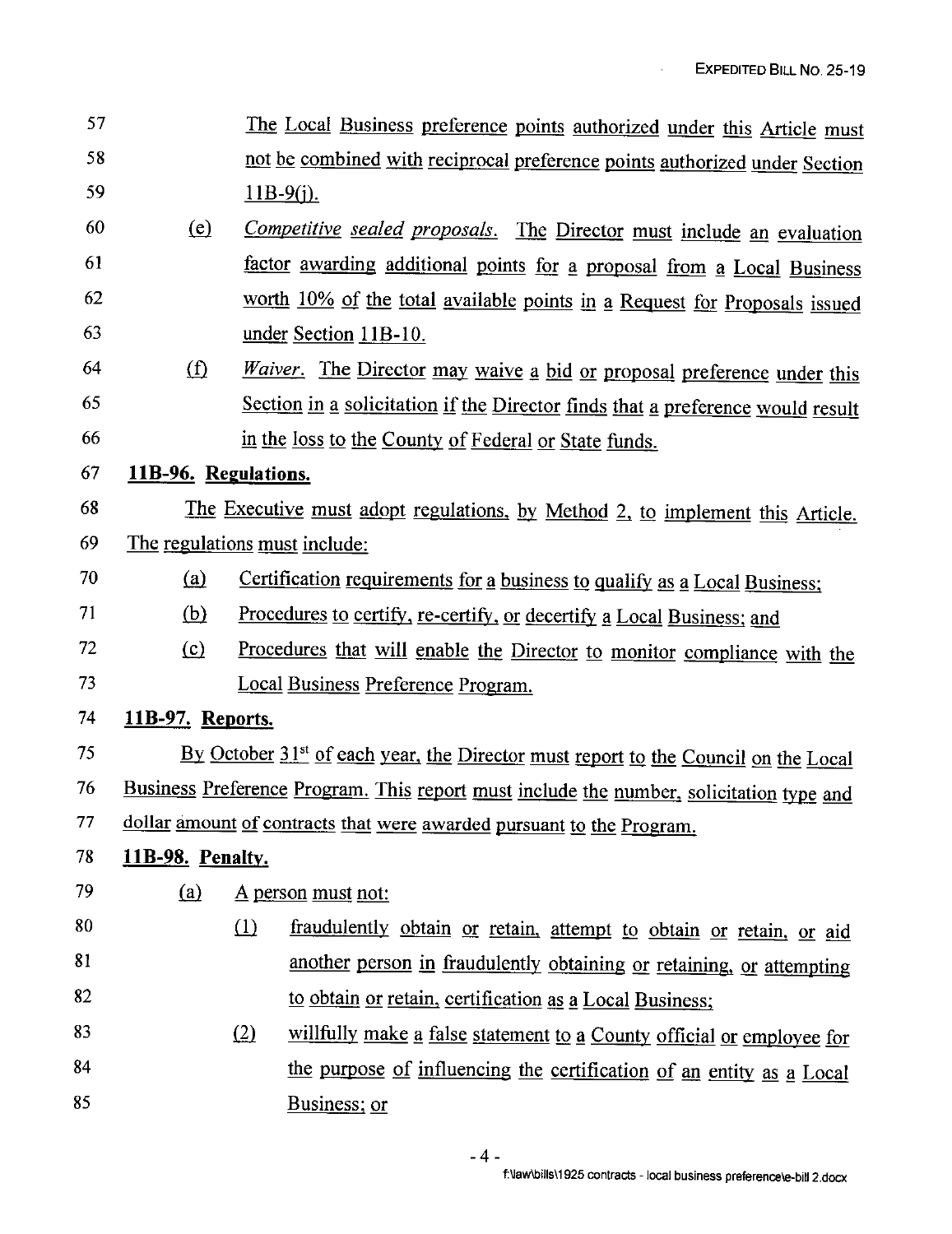86 87 88  $i$ ll fraudulently obtain, attempt to obtain, or aid another person in fraudulently obtaining, or attempting to obtain, public monies to which the person is not entitled under this Article. 89  $(b)$  A violation of this Article: 90 ill is J! class A violation; and 91 (2) may disqualify the violator from doing business with the County for 92  $\qquad \qquad \text{up to 2 years.}$ 93 **Sec. 2. Expedited Effective Date**  94 The Council declares that this legislation 1s necessary for the immediate 95 protection of the public interest. This Act takes effect on January 1, 2020 and must 96 apply to a solicitation issued under Section 11B-9 or Section 11B-10 on or after January 97 1, 2020. 98 99 *Approved:*  100 Nancy Navarro, President, County Council 101 *Approved:*  102 Marc Elrich, County Executive 103 *This* is *a correct copy of Council action.*  104 Mary Anne Paradise, Acting Clerk of the Council Date Date Date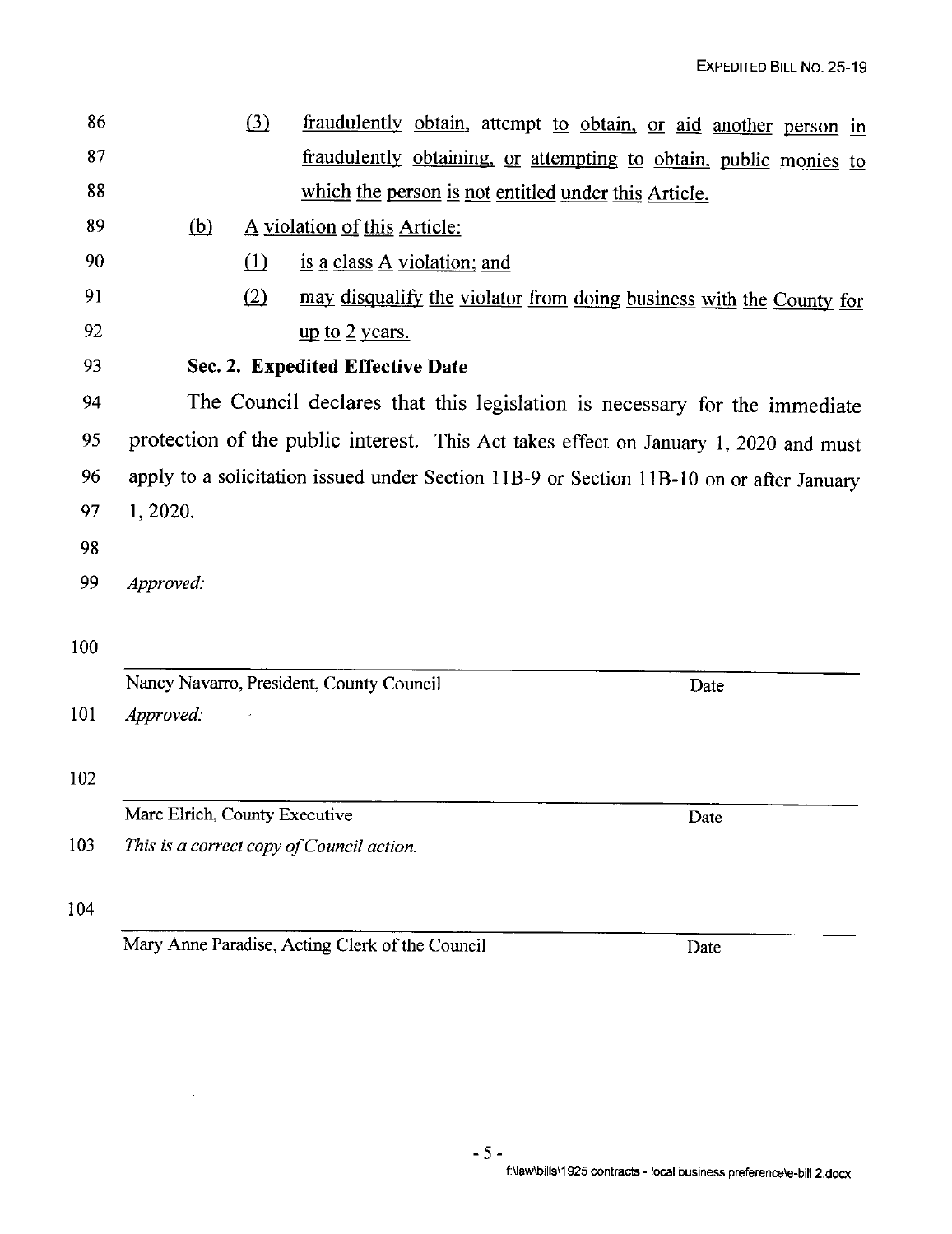# **LEGISLATIVE REQUEST REPORT**

Expedited Bill 25-19

*Contracts and Procurement* - *Local business Preference Program* - *Established* 

| <b>DESCRIPTION:</b>                                           | The Bill would amend Chapter 11B of the County Code by establishing a<br>local business preference program for all procurement purchases solicited<br>under Sections 11B-9 and 11B-10.                 |
|---------------------------------------------------------------|--------------------------------------------------------------------------------------------------------------------------------------------------------------------------------------------------------|
| <b>PROBLEM:</b>                                               | Local businesses are often at a disadvantage when competing for<br>County procurement contracts due to the cost of operating a business in<br>the County. This Bill seeks to offset some of that cost. |
| <b>GOALS AND</b><br><b>OBJECTIVES:</b>                        | The Bill will establish a ten percent $(10\%)$ preference for<br>County-based businesses.                                                                                                              |
| <b>COORDINATION:</b>                                          | Office of Procurement and Office of the County Attorney                                                                                                                                                |
| <b>FISCAL IMPACT:</b>                                         | May impact contract award values                                                                                                                                                                       |
| <b>ECONOMIC</b><br><b>IMPACT:</b>                             | Could have a positive economic effect on the growth in local businesses<br>by means of County contract awards and increase employment and<br>incomes for both local businesses and their employees.    |
| <b>EVALUATION:</b>                                            | To be requested.                                                                                                                                                                                       |
| <b>EXPERIENCE</b><br><b>ELSEWHERE:</b>                        | Local preference programs have been enacted in Prince George's<br>County and Howard County                                                                                                             |
| <b>SOURCE OF</b><br><b>INFORMATION:</b>                       | Office of Procurement                                                                                                                                                                                  |
| <b>APPLICATION</b><br><b>WITHIN</b><br><b>MUNICIPALITIES:</b> | NA                                                                                                                                                                                                     |
| <b>PENALTIES:</b>                                             | Class A violation; Debarment                                                                                                                                                                           |

**F:\LA W\BILLS\1925 Contracts - Local Business Preference\LRR.Docx**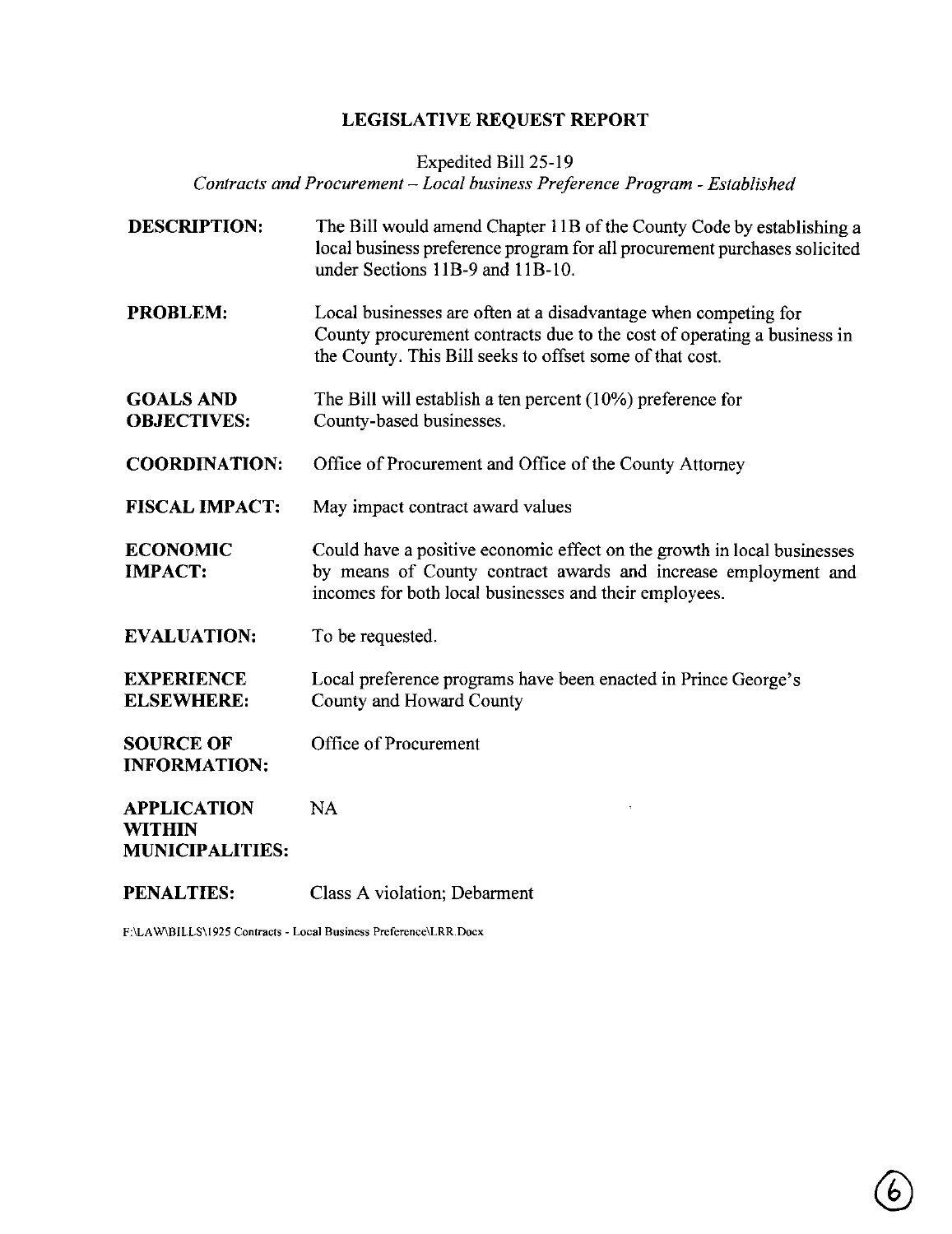#### **Fiscal Impact Statement Bill XX-19** - **Contracts and Procurement** - **Local Business Preference Program**

#### 1. **Legislative Summary**

The purpose of this legislation is to increase the participation of local businesses in the County procurement process by establishing a Local Business Preference Program for certain County procurement contracts. The legislation adds Sections 1 IB-92 through 98 to the County Code.

Section 11B-95 provides that, "(d) The Office of Procurement must adjust the bid of a Local Business who submits a bid in response to an Invitation for Bid issued under Section 11B-9 by reducing the bid price(s) by a factor of 10%, for the purposes of evaluation and award only. And (e) the Office of Procurement must include an evaluation factor with a value of 10% of the total available points in a Request for Proposals issued under Section 11B-10, awarding additional points for a proposal from a Local Business."

#### **2. An estimate of changes in County revenues and expenditures regardless of whether the revenues or expenditures are assumed In the recommended or approved budget. Includes source of information, assumptions, and methodologies used.**

The County's total procurements are currently valued at approximately \$1.0 billion. Using data on Invitation for Bids (IFBs) provided from the Office of Procurement, the following table summarizes the fiscal impact to the County if this preference was in place for the last two fiscal years.

| <b>Fiscal</b><br>Year | Number of Low<br><b>Number of Local Low</b><br><b>Bidders</b><br><b>Bidders</b> |  | <b>Increase if Local Low Bidder</b><br>Selected |  |
|-----------------------|---------------------------------------------------------------------------------|--|-------------------------------------------------|--|
| 2018                  | 35                                                                              |  | \$655,340                                       |  |
| 2019                  | 28                                                                              |  | \$58,942                                        |  |

Of the \$1.0 billion in annual procurements, the selection of the local low bidder would have resulted in an increase of approximately \$655,340 inFY18 and \$58,942 in FYl9.

#### 3. **Revenue and expenditure estimates covering at least the next 6 fiscal years.**

It is difficult to project expenditure estimates for the next 6 fiscal years as the value of bids varies from each fiscal year.

**4. An actuarial analysis through the entire amortization period for each bill that would affect retiree pension or group insurance costs.** 

Not applicable.

5, An estimate of expenditures related to County's information technology (IT) systems, including Enterprise Resource Planning (ERP) systems.

Not applicable.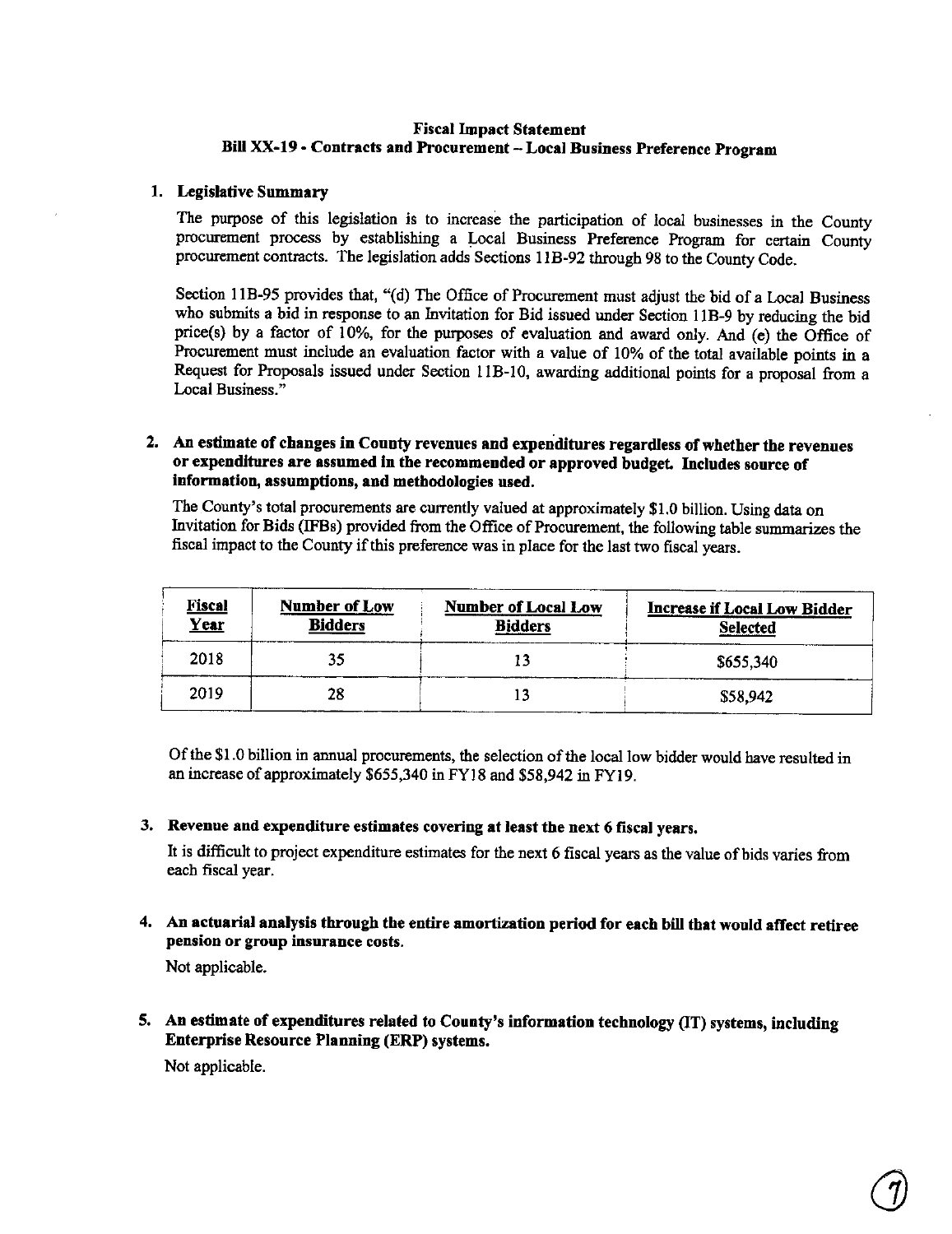### 6. Later actions that may affect future revenue **and** expenditures if the bill authorizes future **spending.**

Not applicable.

### 7. **An estimate of the staff time needed to implement the bill.**

An existing Local Small Business Program Manager (''Program Manager") will absorb the staff time to implement and administer this program.

**8. An explanation of bow the addition of new staff responsibilities would affect other duties.**  The Program Manager will absorb the added responsibilities.

### **9. An estimate of costs when an additional appropriation is needed.**

Not applicable.

#### **10. A description of any variable that could affect revenue and cost estimates.**

The intention of the Bill is to increase the participation of local businesses in the County procurement process. This increased competition in turn may bring cost savings to the County. Or in other scenarios, if the loca) business that is given preference points wins the contract, there may be an increase in the contract award values.

#### **11. Ranges of revenue or expenditures that are uncertain or difficult to project.**

The range of cost increases or cost savings are difficult to project. If a local low bidder is selected under the local preference program, there maybe a cost increase (as would have been the case in FY18 and FY19) or a cost savings (if it triggers increased competition for County contracts or encourages nonlocal vendors to be more aggressive with their pricing).

#### 12. If **a bill is likely to have no fiscal impact, why that is the case.**

The bill may result in cost savings or cost increases in contract award values as stated above.

#### **13. Other fiscal impacts or comments.**

Not applicable.

#### **14. The following contributed to and concurred with this analysis:**

Avinash G. Shetty, Office of Procurement Grace Denno, Office of Procurement Jane Mukira, Office of Management and Budget Naeem Mia, Office of Management and Budget

rcl Madulins

**Richard S. Madaleno, Director Office of Management and Budget** 

 $\frac{7}{5}$ /19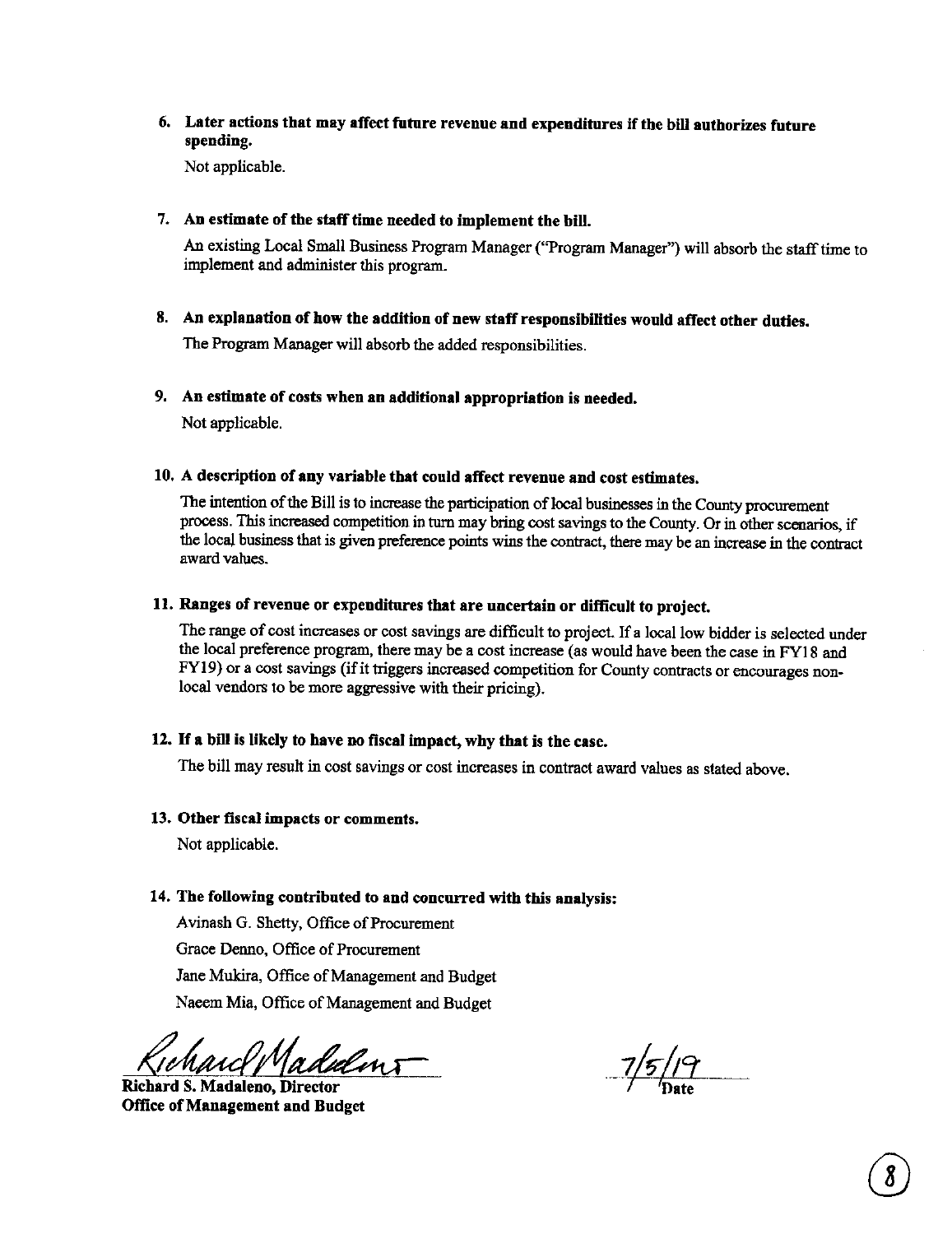#### Economic Impact Statement **Expedited Bill** ##-19, **Contracts and Procurement-**Local **Business Preference Program**

### **Background:**

The purpose of this legislation is to increase the participation of local businesses in the County procurement process by establishing a Local Business Preference Program for certain County procurement contracts. The legislation adds Sections l lB-92 through 98 to the County Code. Section I lB-95 states that for IFBs, "(d) The Office of Procurement must adjust the bid of a Local Business who submits a bid in response to an Invitation for Bid issued under Section 11B-9 by reducing the bid price(s) by a factor of 10%, for purposes of evaluation and award only, and (e) the Office of Procurement must include an evaluation factor with a value of 10% of the total available points in a request for proposals issued under Section 11B-10, awarding additional points for a proposal from a Local Business".

#### **1. The sources of information, assumptions, and methodologies used.**

The source of information is the Office of Procurement. There are no assumptions or methodologies used by the Department of Finance in the preparation of the economic impact statement.

According to the Office of Procurement, the goal of the bill is to provide incentives for local contractors to bid on Montgomery County government contracts by reducing the bid prices by a factor of 10% for local contractors thereby minimizing the contract price differential for IFBs; or by giving an evaluation factor with a value of 10% of the total available points for RFPs.

### **2. A description of any variable that could affect the economic impact estimates.**

The variables that could affect the economic impact estimates are the number of businesses that would benefit by reducing the contract price or evaluation points differential

#### 3. The Bill's positive or negative effect, if any on employment, spending, savings, **investment, incomes, and property values** in **the County.**

The legislation could have **a** positive economic effect on the growth in local businesses by means of County contract awards, and increase employment and incomes for both local businesses and their employees. The legislation may also attract more businesses to move to the County and set up their principal place of business in Montgomery County.

### **4.** If **a Bill** is **likely to have no economic impact, why** is **that the case?**

The legislation could have an economic impact. Please see paragraph 3.